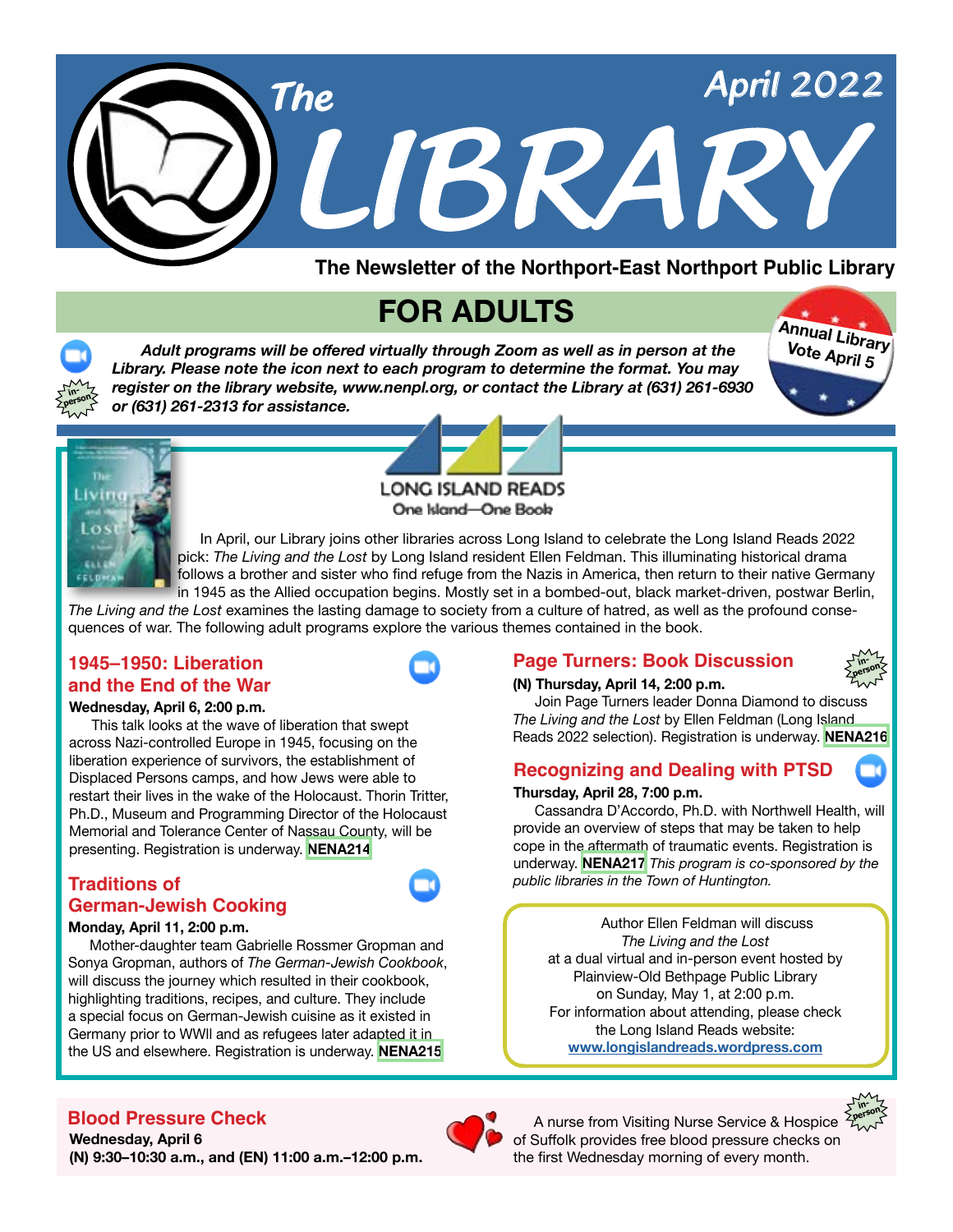# **FOR ADULTS**

**inperson**

### **Learn to Be . . . Tobacco Free**



 This free, multi-session program is offered by the Suffolk County Department of Health Services and is based on the CDC's Clinical Practice Guidelines for treating nicotine dependence. The cessation program provides important information about the three aspects of nicotine dependence: biological, psychological, and behavioral. The emphasis is on *preparing* to quit. Those who use all forms of tobacco products (including cigarettes, cigars, pipes, e-cigarettes, and chew tobacco) are welcome. To register, call Debora at the Suffolk County Office of Health Services, Office of Health Education, 631-853-2928, or email debora.rippel@suffolkcountyny.gov. **[NENA213](https://www.nenpl.org/event/learn-betobacco-free-person-east-northport)**

## **Keeping Abreast:**

# **An Introduction to Breast Implants, Breast Lifts, and Breast Reduction Surgery**

**Monday, April 4, 6:30 p.m.**

 Join Dr. Lauren Shikowitz-Behr, board-certified plastic surgeon with Northwell Health, to discuss the indications and outcomes of plastic surgery of the breasts. Special focus will be on breast augmentation with implants, breast lifts, and breast reduction procedures. There will be time for Q & A at the end of the presentation. Registration is underway. **[NENA227](https://www.nenpl.org/event/keeping-abreast-introduction-breast-implants-breast-lifts-and-reduction-surgery-zoom)** *This program is co-sponsored by the public libraries in the Town of Huntington.*

#### **Fitness Fusion**

#### **Wednesdays, April 6, 13, 20, 27, 10:00 a.m.**

 Fitness Fusion introduces you to the healing arts of Qigong, Yoga, and Meditation. Qigong is a moving meditation that is both relaxing and invigorating. Yoga increases strength and flexibility. Meditation helps clear your mind and improve concentration. Beginners welcome! Please have a mat and water bottle available during class. *Note: Participant accepts responsibility for any potential injury associated with this class by proceeding through the Zoom link. As with all exercise programs, please check with your healthcare provider before registering.* Registration is underway. **[NENA228](https://www.nenpl.org/event/fitness-fusion-zoom-2)**

# **Northport Native Garden Initiative**



#### **(N) Tuesday, April 12, 7:00 p.m.**

 Enjoy a fun and engaging look at native plants and their critical role within our community. Representatives from Northport Native Garden Initiative will discuss why these species are essential to supporting living landscapes across the US, and offer residents tips for creating their own native gardens. Registration is underway. **[NENA230](https://www.nenpl.org/event/northport-native-garden-initiative-person)** *This program is co-sponsored by the Friends of the Library.*

#### **Medicare Counseling**

Registration begins April 1. **by phone: Wednesday, April 13 10:00 a.m. [NENA219](https://www.nenpl.org/event/medicare-counseling-phone-5) 10:30 a.m. [NENA220](https://www.nenpl.org/event/medicare-counseling-phone-3) 11:00 a.m. [NENA221](https://www.nenpl.org/event/medicare-counseling-phone-4) 11:30 a.m. [NENA222](https://www.nenpl.org/event/medicare-counseling-phone-2)**

**in-person: (N) Tuesday, April 19 10:00 a.m. [NENA223](https://www.nenpl.org/event/medicare-counseling-person) 10:30 a.m. [NENA224](https://www.nenpl.org/event/medicare-counseling-person-0) 11:00 a.m. [NENA225](https://www.nenpl.org/event/medicare-counseling-person-1) 11:30 a.m. [NENA226](https://www.nenpl.org/event/medicare-counseling-person-2) inperson**

# **The National Parks: America's Best Idea**



 Help commemorate National Park Week 2022 and celebrate America's amazing treasures. Pat Summers will explain the creation of the park system, what criteria are used in designating parks, and how terrains differ from park to park. Famous sites will be explored as well as lesserknown gems often overlooked by visitors. Learn travel tips to use in planning your own National Park adventure! Registration is underway. **[NENA231](https://www.nenpl.org/event/national-parks-americas-best-idea-person-northport)**

# **Leaves Fall, People Shouldn't! Falls Prevention Workshop**

**inperson**

#### **Thursdays, April 21 & 28, 12:00 p.m.**

 Every second of the day in the US, an older adult falls, making falls the leading cause of injury and deaths from injury among older Americans. Falls are also the number one reason older adults lose their independence. Join Lori Ginsberg, RN, MA with Northwell Health, to learn simple steps you can follow to help prevent falls. Registration is underway. **[NENA232](https://www.nenpl.org/event/leaves-fall-people-shouldnt-falls-prevention-workshop-zoom-0)** *This program is co-sponsored by the public libraries in the Town of Huntington.*

## **Poetic Yoga and Meditation with Christina M. Rau**

#### **Thursday, April 21, 7:00 p.m.**

 Breathe and move to settle your thoughts and find some inspiration, then pick up a pen and write. Open to all levels of writers, meditators, and yoga practioners. Participants may also simply listen. Christina M. Rau will be your guide. *Note: Participant accepts responsibility for any potential injury associated with this class by proceeding through the Zoom link. As with all exercise programs, please check with your healthcare provider before registering.* Registration is underway. **[NENA233](https://www.nenpl.org/event/poetic-yoga-and-meditation-christina-m-rau-zoom)** *This program is co-sponsored by Northport Arts Coalition.*

**Spring Concert with Piano and Harab** 

#### **(N) Sunday, April 24, 2:00 p.m.**

 Olivia Lu, harpist and pianist, has performed in and directed concerts for 15 years. She will be performing duet pieces with Patricia Jones, pianist, and graduate of New York University. The two have collaborated for many concerts including performances at Carnegie Hall. Peace, joy, and love are the themes! Please join us for a wonderful musical afternoon of solos and duets encompassing a wide variety of popular and classical music. Registration is underway. **[NENA235](https://www.nenpl.org/event/spring-concert-piano-and-harp-person-northport)**

### **Coiled Paper Wreath**

#### **(N) Monday, May 2, 6:30 p.m.**

 Learn the art of paper quilling as you create a beautiful wreath to display for Mother's Day or any special occasion. Using colored paper strips, special tools, and glue guns, art instructor Bonnie Schwartz will take you through the steps. A \$5 materials fee (cash or check payable to "Northport-East Northport Public Library") is due at the time of registration. In-person registration begins April 15. **[NENA236](https://www.nenpl.org/event/coiled-paper-wreath-person-northport)**



**in-**





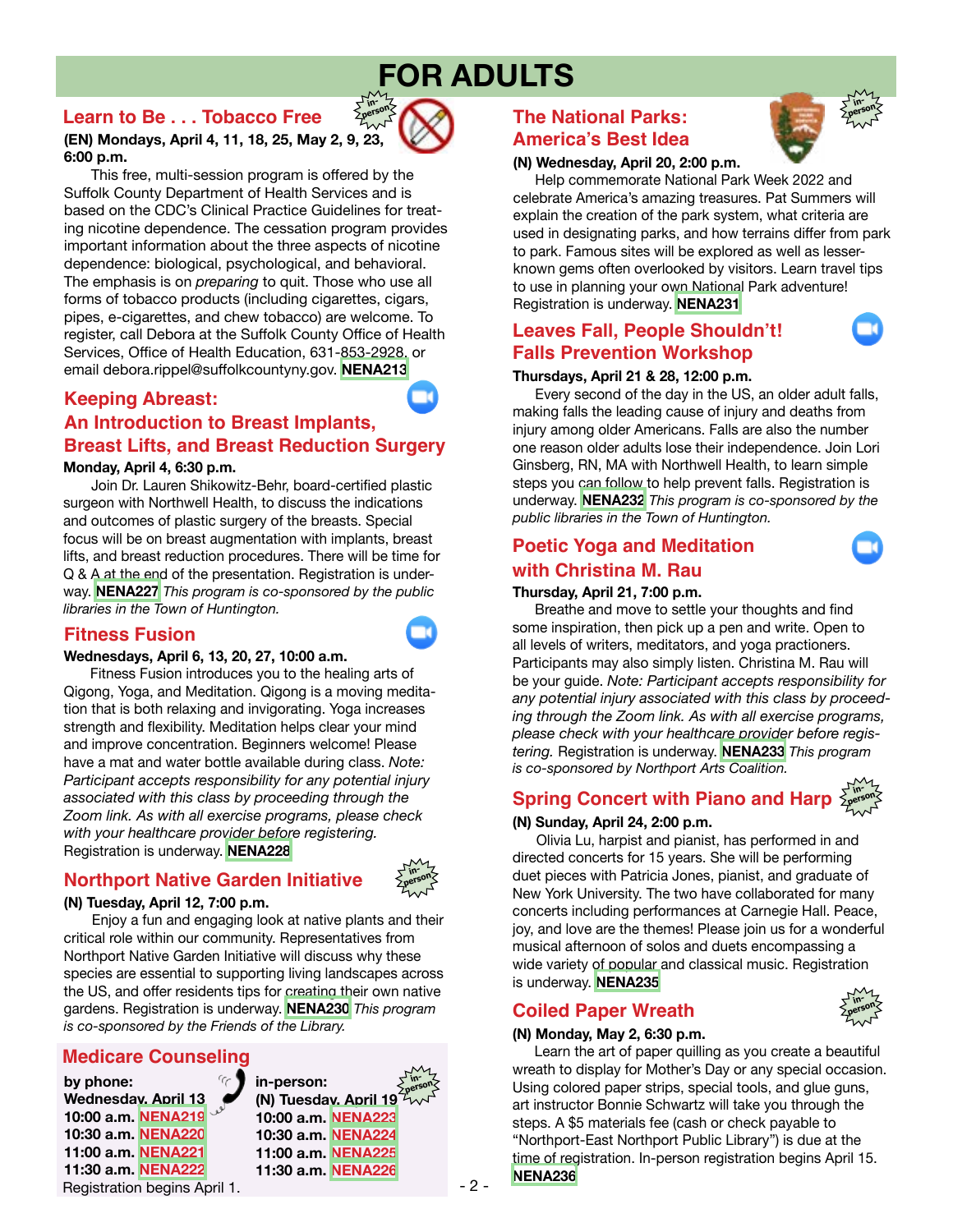# **FOR ADULTS**

**inperson**

# **Friday Movies**

#### *Here Today*

#### **(N) Friday, April 1, 2:00 p.m.**

 When veteran comedy writer Charlie Burnz meets New York street singer Emma Payge, they form an unlikely yet hilarious and touching friendship that kicks the generation gap aside and redefines the meaning of love and trust. Starring Billy Crystal and Tiffany Haddish. PG-13. 117 min. Registration is underway. **[NENR363](https://www.nenpl.org/event/fridays-movies-here-today-person)**

## *Cry Macho*

#### **(N) Friday, April 15, 2:00 p.m.**

 A one-time rodeo star and washed-up horse breeder accepts a job to bring a man's young son home and away from an alcoholic mother. On their journey, the horseman finds redemption through teaching the boy what it means to be a good man. Starring Clint

Eastwood. PG-13. 104 min. Registration begins March 28. **[NENR364](https://www.nenpl.org/event/fridays-movies-here-today-person)**

# **Annual Library Vote Tuesday, April 5, 2022 9:00 a.m.–9:00 p.m.**

#### **Voting will be for two purposes:**

 The Board of Trustees has set the annual Library Vote for Tuesday, April 5, 2022. Voting will be for two purposes: to vote on the library budget for 2022/2023 and to elect two trustees: the first for a term commencing immediately upon election and ending on June 30, 2023; the second to a five-year term commencing July 1, 2022 and ending on June 30, 2027.

#### **Candidates for Trustee: Judith Bensimon Carolyn McQuade Michelle Glennon**

#### **Proposed Tax Rate Increase: 0.32%**

#### **Who Can Vote—**Anyone who is

- 1. at least 18 years of age
- 2. a citizen of the United States
- 3. a resident of the Northport-East Northport School District #4 for at least 30 days
- 4. registered to vote

#### **Where to Vote:**

If you live **north of 25A** vote at **Northport Public Library, 151 Laurel Avenue**

If you live **south of 25A** vote at **East Northport Public Library, 185 Larkfield Road**

*Library budget details were published in the March newsletter. Copies are available at the Library. Trustee candidate information is available at the Reference Desk. Budget details and candidate information are also available on the library's website at www.nenpl.org*

# **Computer and Technology Classes**



#### **Introduction to Microsoft PowerPoint**

#### **Tuesday, April 5, 6:30 p.m.**

 Learn how to create presentations with Microsoft PowerPoint. This class covers the basics of designing a slideshow including editing, formatting, saving, animation, video, and more. Prerequisite: basic computer knowledge. Registration is underway. **[NENC516](https://www.nenpl.org/events/introduction-microsoft-powerpoint-zoom)**

#### **Inside Your iPad and iPhone**

#### **Thursday, April 7, 7:00 p.m.**

 Learn about the Apple iPad and iPhone settings for apps, display options, privacy, managing battery life, and more. *Introduction to the iPad and iPhone* class or equivalent experience with your device is required. Have your device and Apple ID and password on hand, or just follow along. Registration is underway. **[NENC517](https://www.nenpl.org/event/inside-your-ipad-and-iphone-zoom)**

#### **Introduction to Canva**

#### **Thursday, April 14, 7:00 p.m.**

 Learn how to create beautiful designs and professional graphics with Canva. Whether it is a photo, collage, logo, invitation, or poster, Canva makes online graphic design easy. Basic computer skills required. Registration is underway. **[NENC518](https://www.nenpl.org/events/introduction-canva-zoom)**

# **Microsoft Office Tips & Tricks**

#### **Thursday, April 28, 7:00 p.m.**

 Review the most popular Microsoft Office functions for Word, Excel, and PowerPoint. A general knowledge of Office programs is required for this class. Registration is underway. **[NENC519](https://www.nenpl.org/event/microsoft-office-tips-tricks-zoom)**

### **All About Cloud Storage**

#### **Thursday, May 5, 7:00 p.m.**

 Learn about "cloud" storage options for your digital files and photos. Review popular cloud services including Apple iCloud, Google Drive, Google Photos, Microsoft OneDrive, and Dropbox. Registration is underway. **[NENC520](https://www.nenpl.org/events/all-about-cloud-storage-zoom-0)**

# *In the Northport Gallery*

Annual Art Exhibit by the Students of the Northport-East Northport School District.



*Inquiries about displaying your artwork in the Library Galleries are welcome. Please contact Kathryn Heaviside, Gallery Coordinator, 631-261-6930, ext. 319, or kathryn.heaviside@nenpl.org*



- 3 -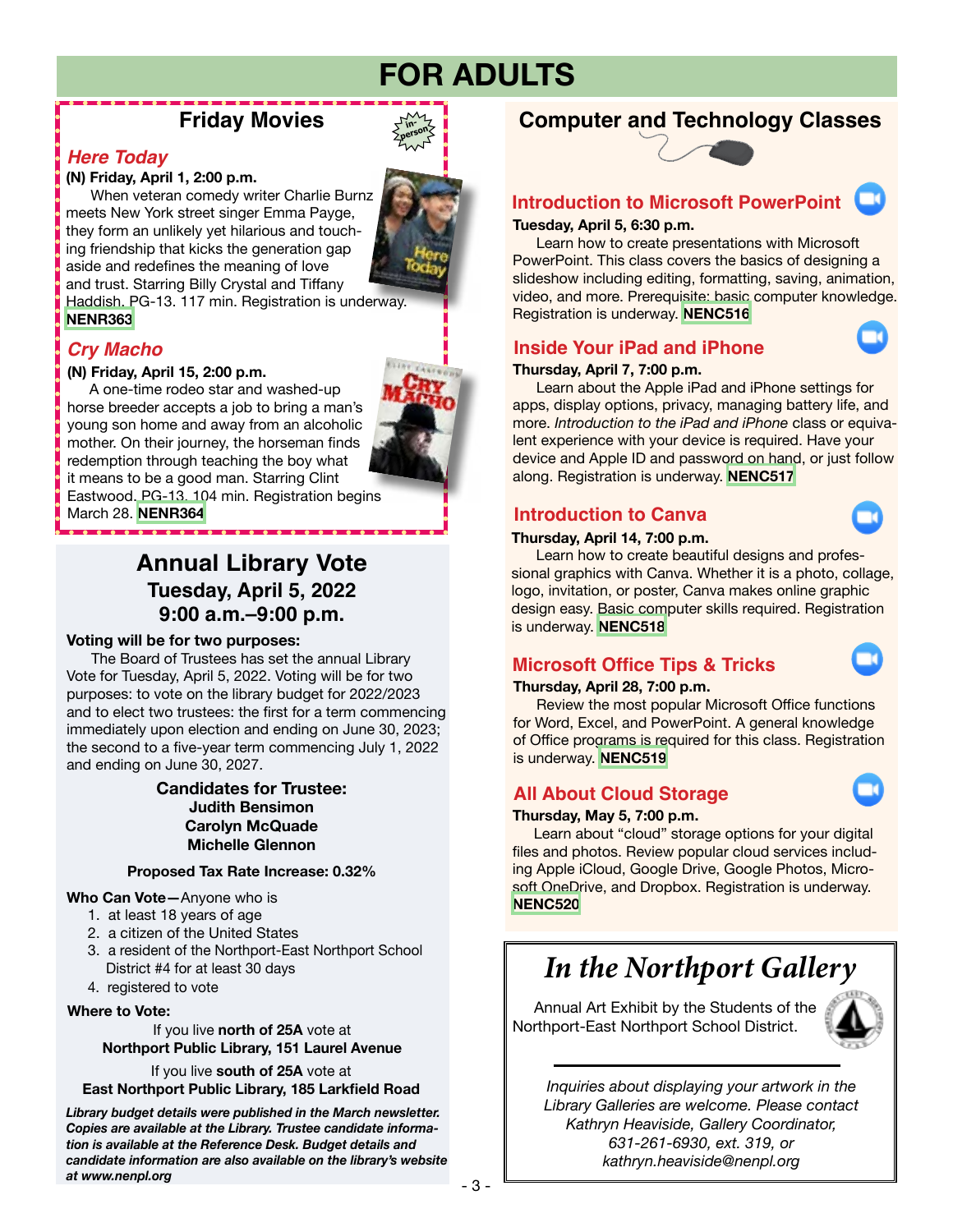# **FOR ADULTS**

# **Language Learning & Literacy**

## **Basic English for Spanish Speakers**



**en** persona

**inperson**

PERSONAL

LIBRARIAN

#### **(EN) Saturdays, April 2, 9, 16, 11:00 a.m.**

 Would you like to start developing basic English skills to use at work or to converse with your children's teachers, medical professionals, and with neighbors in your community? Join us to start practicing English in an informal, friendly, and relaxed environment. Come meet your neighbors and have fun while you learn. Registration is underway. **[NENR350](https://www.nenpl.org/events/ingles-basico-para-hispanohablantes-en-persona-basic-english-spanish-speakers-person-6)**

# **Inglés básico para hispanohablantes**



 ¿Le gustaría comenzar a desarrollar habilidades básicas de inglés para usar en el trabajo o conversar con los maestros de sus hijos, profesionales médicos, y con los vecinos en su comunidad? Únase a nosotros para comenzar a practicar inglés en un ambiente informal, amigable, y relajado. Ven a conocer a sus vecinos y diviértese mientras aprende. Registro en curso. **[NENR350](https://www.nenpl.org/events/ingles-basico-para-hispanohablantes-en-persona-basic-english-spanish-speakers-person-6)**

## **Pronunciation Practice**

**Mondays, April 4, 11, 25, 6:00 p.m.** Registration is underway. **[NENR352](https://www.nenpl.org/event/pronunciation-practice-zoom-3) Mondays, May 2, 9, 16, 23, June 6, 13, 27, 6:00 p.m.** Registration begins April 11. **[NENR366](https://www.nenpl.org/event/pronunciation-practice-zoom-12)** 

Improve your English pronunciation skills with a certified Speech Language Pathologist and Accent Modification Trainer. You will learn how to use Standard American English sounds and strategies that will help you to get your point across.

# **Dynamic English**

**Thursdays, April 7, 14, 28, 7:00 p.m.** Registration is underway. **[NENR351](https://www.nenpl.org/event/dynamic-english-zoom-3) Thursdays, May 5, 12, 19, 26, June 2, 9, 16, 23, 7:00 p.m.**

Registration begins April 11. **[NENR365](https://www.nenpl.org/event/dynamic-english-zoom-13)** 

Develop your English vocabulary, grammar, reading, and pronunciation with this friendly English conversation group.

### **Quick Reads**

#### **Tuesday, April 26, 7:00 p.m.**

This informal reading group is designed for intermediate English language learners and for those who would like to develop their literacy skills. The reading selection will be emailed one week after registration. Registration begins April 1. **[NENR372](https://www.nenpl.org/event/quick-reads-zoom)**

## **Everyday Spanish**

**Tuesdays, April 5, 12, 26, 4:00 p.m.** Registration is underway. **[NENR354](https://www.nenpl.org/event/everyday-spanish-zoom-4) Tuesdays, May 3, 10, 17, 24, 31, June 7, 14, 4:00 p.m.** Registration begins April 11. **[NENR367](https://www.nenpl.org/event/everyday-spanish-zoom-13)** 

Spanish conversation with a focus on building listening skills, improving comprehension, and mastering key vocabulary to help you start conversing in Spanish immediately. Please note: this is not a traditional leveled Spanish language class.



 $\Box$ 

# *Book Groups*

#### **Page Turners**

#### **(N) Thursday, April 14, 2:00 p.m.**

 Join Page Turners leader Donna Diamond to discuss *The Living and the Lost* by Ellen Feldman (Long Island Reads 2022 selection). Registration is underway. **[NENA216](https://www.nenpl.org/event/page-turners-book-discussion-person)**

### **Novel Ideas**

#### **(N) Monday, April 25, 7:00 p.m.**

Join Librarian Candace Reeder to discuss *The Personal Librarian* by Marie Benedict. Registration is underway. **[NENA218](https://www.nenpl.org/event/novel-ideas-person-northport)**

# **Between the Lines**

#### **(N) Tuesday, May 3, 7:00 p.m.**

Join Librarians Connor McCormack and Meagan White for a discussion of *Finlay Donovan Is Killing It* by Elle Cosimano. Registration begins April 1. **[NENR368](https://www.nenpl.org/event/between-lines-person)**





**These are some of the most popular books read by patrons during the 2022 Adult Winter Reading Club:**

**Realt Haig** 

**T. MIDNIGHT** LIBRARY

1 K

Jodi

Picoult WISH

ONE

socios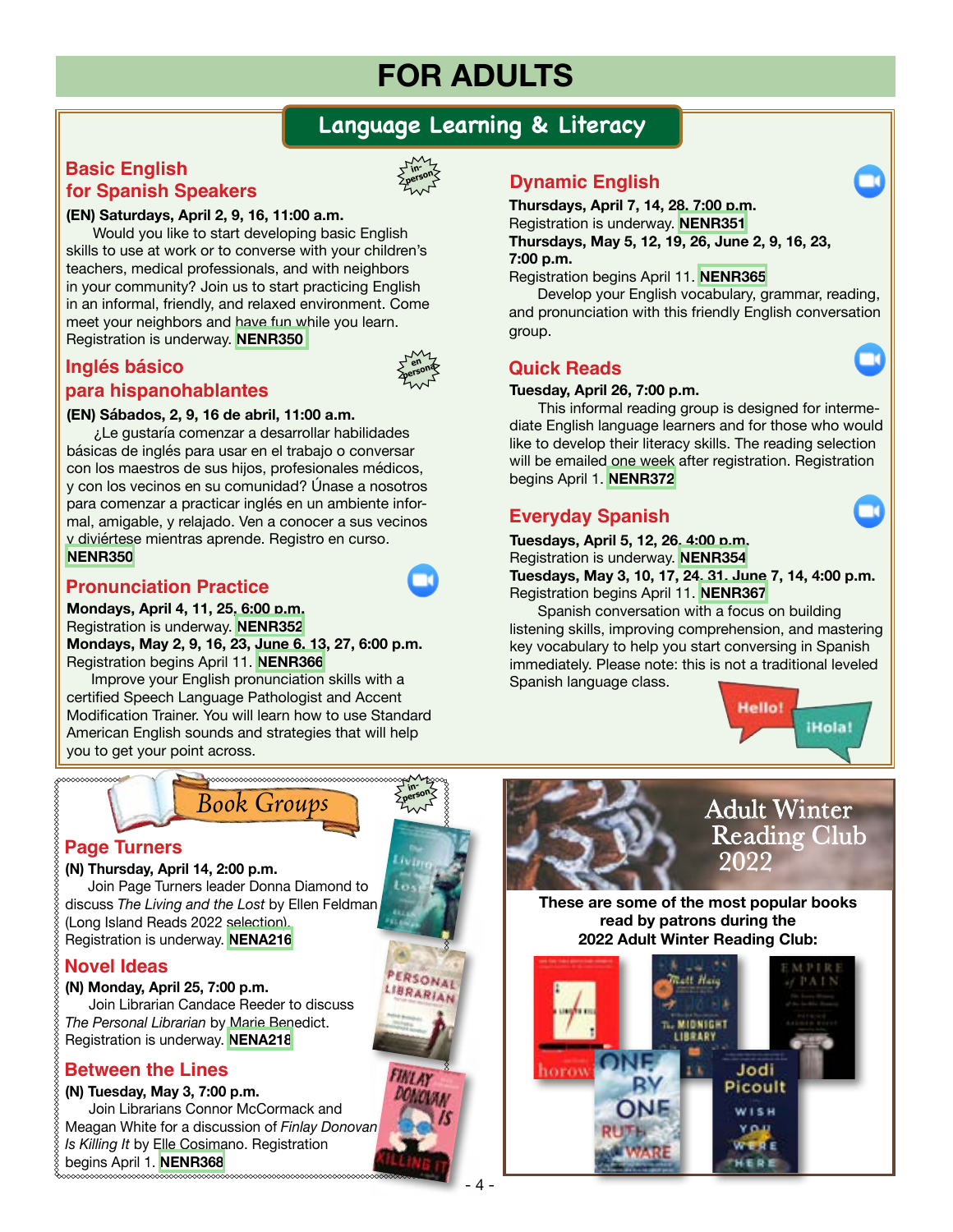# **FOR TEENS**



 *Teen programs will be offered virtually through Zoom as well as in person at the Library. Please note the icon next to each program to determine the format. All teen programs, Take and Make Kits, and volunteer opportunities are limited to Northport-East Northport Public Library cardholders only. You may register on the library website, www.nenpl.org, using your library card barcode and password, or contact the Library at (631) 261-6930 or (631) 261-2313 for assistance.*

**Registration for Teen Programs and Volunteer Opportunities begins April 4.**

# **Snack Around the World: South Korea**

#### **Friday, April 8, 7:00–8:00 p.m.**

Discover the culinary delights of different countries in this club. We will sample two different international snacks and discuss our favorite international media. Pick up your participation packet at the Teen Center by April 8. **[NENY971](https://www.nenpl.org/event/snack-around-world-south-korea-zoom)** *Note: Snack foods may contain potential allergens. Please review ingredients with a parent or guardian before eating this food.*

#### **Mandala Suncatcher**



#### **(N) Tuesday, April 19, 7:00–8:00 p.m.**

 Make a colorful mandala suncatcher using acrylic paints mixed with glue to hang in your window or gift to someone you love. **[NENY973](https://www.nenpl.org/event/mandala-suncatcher-person)**

## **Nintendo Night: New Games for 2022**

#### **Friday, April 29, 7:00–8:30 p.m.**

 Join your fellow gaming fans in this celebration of all things Nintendo! This month we will be discussing the upcoming game releases for 2022. **[NENY974](https://www.nenpl.org/event/nintendo-night-new-games-2022-zoom)**

### **Clay Class: Star Wars Grogu**



#### **Saturday, April 30, 2:00–2:30 p.m.**

 Kick back, relax, and make something cool using air dry clay. This month we will make the adorable "Grogu" from the Mandalorian. Pick up your participation packet at the Teen Center by April 30. **[NENY972](https://www.nenpl.org/event/clay-class-star-wars-grogu-zoom)**

# **Take and Make Kits**

#### **Registration and pickup begin April 4.**

 Kits are to be picked up at the Teen Center. All materials are provided. Please note: *Your registration will be canceled if kit is not picked up by April 25*.



### **Earth Day Trinket Holder**

 Paint an Earth trinket holder in celebration of Earth Day. **[NENY975](https://www.nenpl.org/event/earth-day-trinket-holder-take-and-make)**

# **Food Artiste! Gummy Candy**

 Create your own pop art using a fantastic mix of different gummy candy. **[NENY976](https://www.nenpl.org/event/food-artiste-gummy-candy-take-and-make)** *Note: Snack foods may contain potential allergens. Please review ingredients with a parent or guardian before eating this food.*

### **Puzzle Cube**

 Decorate your own Rubik's Cube-inspired puzzle with permanent markers. **[NENY977](https://www.nenpl.org/event/puzzle-cube-take-and-make)**



**Teen Volunteer Opportunities Registration for the following Teen Volunteer Opportunities begins April 4.** *You may choose a maximum of two Volunteer Opportunities. Open to students in grades 7–12*

#### **Cat Treats**

#### **Monday, April 18, 3:00–4:00 p.m.**

 Make a batch of cat treats to donate to the Town of Huntington Animal Shelter, and earn two hours of community service credit. Zoom attendance is mandatory to receive credit. Treats need to be turned in to the Teen Center by April 20. The recipe will be emailed upon registration. **[NENY978](https://www.nenpl.org/event/cat-treats-zoom)**

## **Dino Wind Chimes Volunteers**

**(EN) Wednesday, April 20, 9:45–11:00 a.m.** Assist with making "dino-mite" dinosaur wind chimes. **[NENY979](https://www.nenpl.org/event/dino-wind-chimes-volunteers-person)**

## **Earth Day Tote Volunteers**

**(N) Friday, April 22, 2:45–4:00 p.m.**

 Help children make reusable tote bags in celebration of Earth Day. **[NENY980](https://www.nenpl.org/event/earth-day-tote-volunteers-person)**

### **Butterfly House**



**inperson**

**in-**

Butterfly lovers, get excited! Decorate a butterfly house that is perfect for our fluttering friends to enjoy, and a great addition to our community. Pick up this project in the Teen Center by April 20. Please send a photo of your completed house to **teenvolunteer@ nenpl.org** by April 30 to receive two hours of community service credit. **[NENY981](https://www.nenpl.org/event/butterfly-house)**

#### **Door Hangers**

Pick up a door hanger at the Teen Center by April 20 and decorate it for a local senior citizen center. Return door hanger by April 30 to receive one hour of community service credit. **[NENY982](https://www.nenpl.org/event/door-hangers)**

### **Photo Frame Volunteers**

Decorate a wooden picture frame with colorful tissue paper and Mod Podge. This frame will bring much joy to our local senior citizens. Pick up your packet in the Teen Center by April 20. Return frame by April 30 to receive 1.5 hours of community service credit. **[NENY983](https://www.nenpl.org/event/photo-frame-volunteers)**



 Authors Unlimited will take place on **Saturday, April 30** on Zoom. This free event celebrates reading by connecting teens and authors. Earn three hours of community service credit by attending the event and filling out a survey. Look for updates on our Twitter @AuthorsUnlim! or visit: **[authorsunlimited.org](http://authorsunlimited.org/)**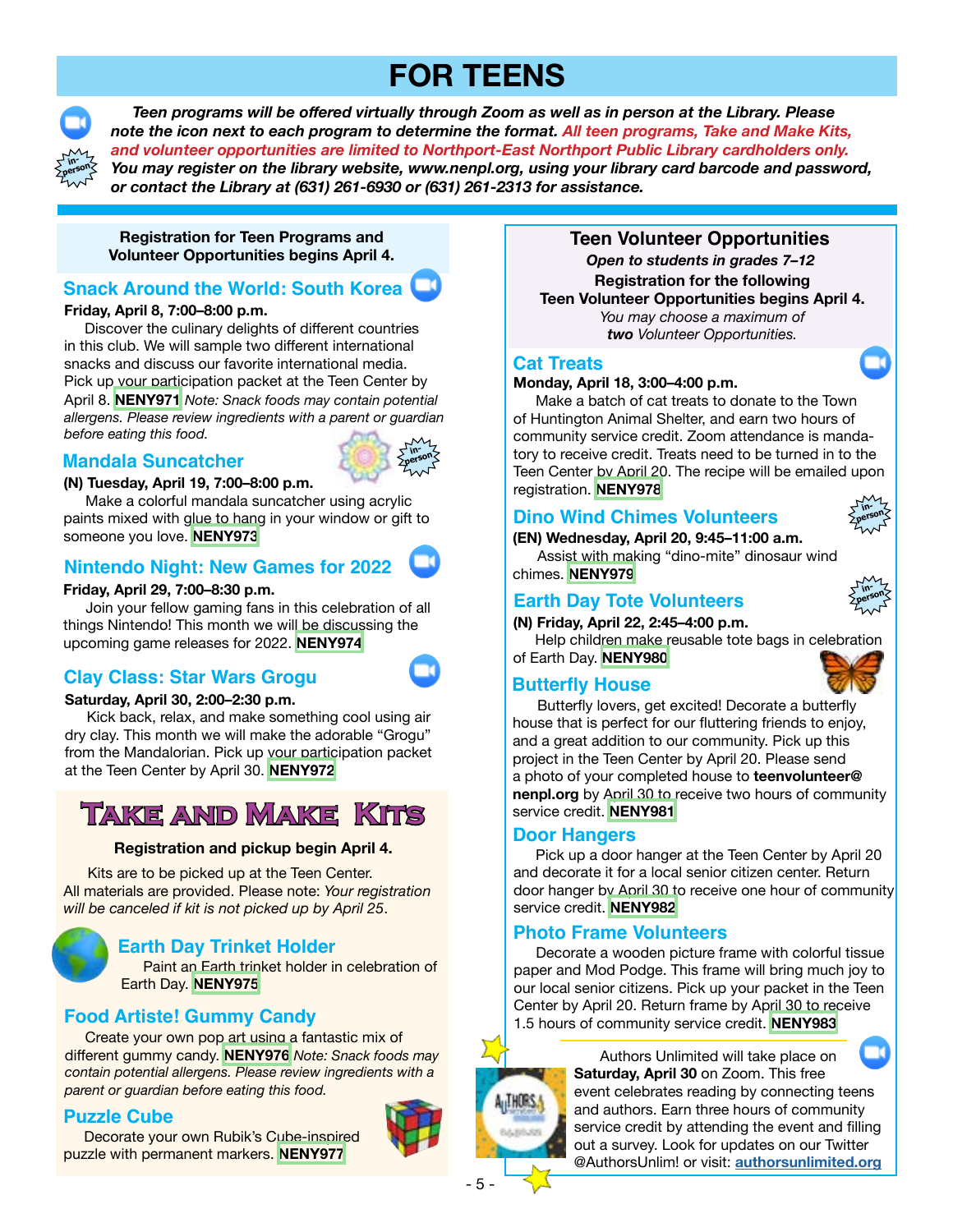# **FOR CHILDREN**

**Registration for the following single and series programs is underway. (One series program per child please)**

 *Children's and family programs will be offered in a variety of formats—in person, as prerecorded videos, and as kits. Please note the icon next to each program to determine the format. You may register for programs on the library website, www.nenpl.org, or contact the Library at (631) 261-6930 or (631) 261-2313 for assistance.* **inperson**





#### **Baby Signing Time (N) Wednesdays, April 6, 13, 27, 10:00 a.m.**

*Children 6–23 months with adult; siblings welcome*

 Learn some basic signs with your baby to enhance their developing communication skills. (45 min.)

# **Babies Boogie**



*Children 6–23 months with adult; siblings welcome* Your little musician will be singing and moving to songs from around the world and keeping the beat with props and musical instruments. (45 min.) **[NENJ493](https://www.nenpl.org/events/babies-boogie-person-0)**

# **Toddlers Tango**



**inperson**

**inperson**

**inperson**

#### **(EN) Thursday, April 7, 11:00 a.m.**

*Children 2–4 years with adult; siblings welcome* Clap your hands and stomp your feet in this highenergy music and movement program. (45 min.) **[NENJ494](https://www.nenpl.org/events/toddlers-tango-person-0)**

# **Sing & Play**

**(EN) Mondays, April 11, 25, May 2, 10:00 a.m. [NENJ506](https://www.nenpl.org/events/sing-play-person-25) or 11:00 a.m. [NENJ507](https://www.nenpl.org/events/sing-play-person-28)** *Children 1–3 years with adult; siblings welcome*

 Have fun with Molly Mouse. Sing songs and rhymes while using scarves, bells, balls, and more. (30 min.)

# **Chocolate Bird's Nest**

**Video available Friday, April 1– Saturday, April 30**



 Build delicious nests using chocolate, pretzels, and jelly beans with step-by-

step instructions from The Baking Coach. **Registrants will be emailed the recipe as well as a link to watch the video**. (30 min.) Registration is underway. **[NENJ511](https://www.nenpl.org/events/chocolate-birds-nest-pre-recorded-video)**

# **Sunday Family Special:**

# **BenAnna Band**

**(N) Sunday, April 10, 2:00 p.m.**

*Families with children 4 years and up*

 This high-energy duo will have the whole family dancing and singing along to new favorites and wellloved classics. (45 min.) Registration is underway. **[NENJ512](https://www.nenpl.org/event/sunday-family-special-benanna-band-person)**

# **Time for Tots**

**(N) Tuesdays, April 12, 26, May 3, 10:00 a.m.** 

*Children 2–5 years with adult; siblings welcome* You and your child will enjoy fun and educational activities designed to encourage early reading, math, and school readiness skills. (60 min.) **[NENJ508](https://www.nenpl.org/event/time-tots-person-2)**

# **[NENJ492](https://www.nenpl.org/event/baby-signing-time-person) Pajama Storytime: April Showers**



**inperson**

**take home kit**

#### **(EN) Tuesday, April 12, 7:00 p.m.**

*Children birth–5 years with adult; siblings welcome* Scrub-a-dub-dub! Join us for an evening full of stories and songs about bath time. (30 min.) **[NENJ509](https://www.nenpl.org/event/pj-storytime-person-0)**

# **1, 2, 3, Learn with Me**

**(N) Thursdays, April 14, 28, May 5, 12, 10:00 a.m.**  *Children 1–3 years with adult; siblings welcome*

 Child development experts are on hand to answer your questions while your children play with ageappropriate toys. An open-ended art activity and a circle time with stories and songs are also included. (60 min.) **[NENJ510](https://www.nenpl.org/event/1-2-3-learn-me-person-3)**

# **Preschool Storytime**

**(EN) Thursdays, April 14, 28, May 5, 12, 1:30 p.m.** 

*Children 4–5 years, not yet in kindergarten; independent* Children listen to stories, sing songs and rhymes,

and participate in hands-on activities that increase vocabulary and letter knowledge. (40 min.) **[NENJ542](https://www.nenpl.org/event/preschool-storytime-person-3)**



#### **Kids . . . Cast Your Vote for Your Favorite Fairy Tale inperson**

**(N & EN) Tuesday, April 5, 9:00 a.m.–8:45 p.m.** *Children 3 years and up* 

 When parents come to the Annual Library Vote, kids will have the opportunity to cast their own vote in the Children's Room. Each young citizen exercising their right to vote will receive several election day goodies. Children are invited to vote for their favorite of these classic stories:

- *• Goldilocks and the Three Bears*
- *• Jack and the Beanstalk*
- *• Little Red Riding Hood*
- *• Puss in Boots*
- *• Rapunzel*









**inperson**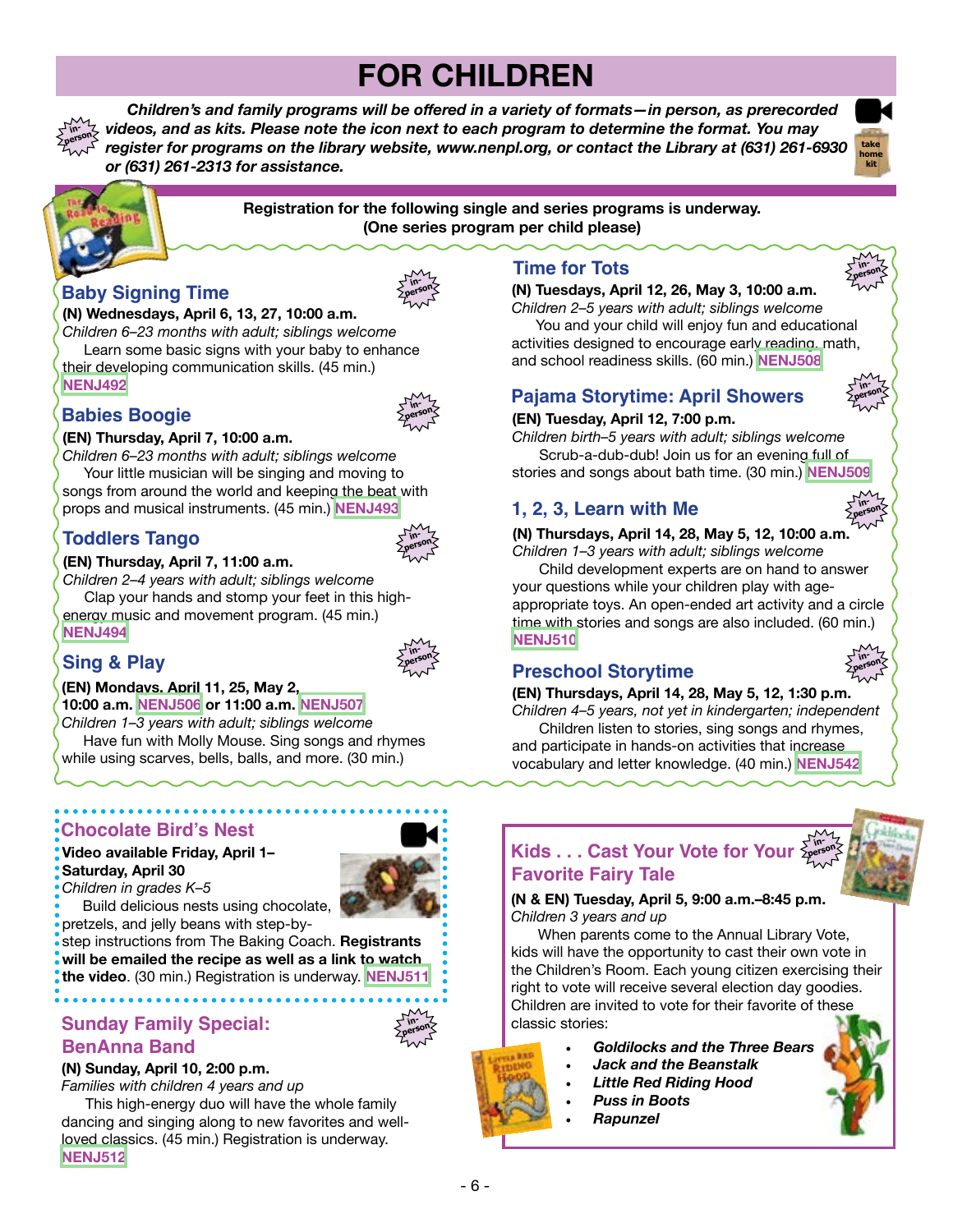# **FOR CHILDREN**

**inperson**

#### **Paws to Read**

**(N) Thursday, April 14, 6:30 p.m. [NENJ513](https://www.nenpl.org/event/paws-read-person) 6:45 p.m. [NENJ514](https://www.nenpl.org/event/paws-read-person-0) 7:00 p.m. [NENJ515](https://www.nenpl.org/event/paws-read-person-1) 7:15 p.m. [NENJ516](https://www.nenpl.org/event/paws-read-person-2)** *Children in grades 1–5*



Dogs are great listeners and provide a calming environment for kids to read aloud. Fetch a good book and sign up for a 15-minute reading session with a certified therapy dog. Registration is underway.

## **Take Home Craft: Nest Contest**

#### **Kit available Saturday, April 16**

*Children 3 years and up*

 Make a nest of paper birds and try to toss chenille stem worms into their mouths for a fun, springtime game. No registration required.

## **Super Soccer Skills**



**take home kit**

# **(N) Monday, April 18, 2:00 p.m.**

*Children in grades K–5*

 Coaches from Lil' Athletes lead kids in active games that help develop skills for playing soccer. Children of all experience levels are welcome. (45 min.) Registration is underway. **[NENJ517](https://www.nenpl.org/event/super-soccer-skills-person)**

### **Sensory Fun**



**(N) Tuesday, April 19, 11:00 a.m.**

*Children 3–6 years with adult; siblings welcome*

 Participate with your child in an interactive storytime followed by a hands-on experience designed to stimulate the senses. (45 min.) Registration is underway. **[NENJ518](https://www.nenpl.org/event/sensory-fun-person)**

> **inperson**

**inperson**

**inperson**

# **Design-A-Bear**

#### **(N) Tuesday, April 19, 3:00 p.m.**

*Children in grades K–5* Use markers to give your fabric bear its own flare. (30 min.) Registration is underway. **[NENJ519](https://www.nenpl.org/event/design-bear-person)**

### **Dino Wind Chimes**

#### **(EN) Wednesday, April 20, 10:00 a.m.**

*Children in grades K–2* Create your own wild wind chimes to sing in the spring breeze. (45 min.) Registration is underway. **[NENJ520](https://www.nenpl.org/event/dino-wind-chimes)**

#### **Pet Pals**

**(N) Thursday, April 21, 3:00 p.m.** *Children in grades K–5*

 Meet some of the "pet pals" from the Suffolk County Farm and learn all about the many small animals you could choose for a pet. (60 min.) Registration is underway. **[NENJ522](https://www.nenpl.org/event/pet-pals-person)**

*Stop by the Library and pick up the April bookmark by Alessandra Papanikolaou. A reading list compiled by Children's Librarians is on the back.*

**The Bookmark Spot**



# **Earth Day Reusable Totes**

#### **(N) Friday, April 22, 3:00 p.m.**

*Children in grades 3–5*

 Celebrate Earth Day by designing your own resuable tote bag using puff paint and fabric markers. (45 min.) Registration is underway. **[NENJ523](https://www.nenpl.org/event/earth-day-reusable-totes-person)**

# **Graphic Novel Club:**  *Doodleville*

#### **(N) Wednesday, April 27, 7:00 p.m.** *Children in grades 3–5*



**inperson**

 This new monthly club features a book discussion, exploration of the illustrator's artistic process, and creation of your own comics. *Doodleville* by Chad Sell is the story of a young artist, Drew, and the doodles that escape from her sketchbook. After registering for the program, stop by the Northport Library Children's Room to check out a copy of the book. (60 min.) Registration is underway. **[NENJ521](https://www.nenpl.org/event/graphic-novel-club-doodleville-person)**

**Adventures in Art: Nature Cut-Outs with Henri Matisse**

#### **inperson**

#### **(N) Thursday, April 28, 4:00 p.m.**

*Children in grades K–5*

 Take a deep dive into modern artist Henri Matisse's nature-inspired art, then create your own paper collage based on his work. (60 min.) Registration is underway. **[NENJ524](https://www.nenpl.org/event/adventures-art-nature-cut-outs-henri-matisse-person)**

### **Oodles of Obstacles**



#### **(N) Friday, April 29, 10:00 a.m.**

*Children 2–5 years with adult; siblings welcome* Preschoolers will have a blast navigating through a room filled with fun obstacles that will exercise their muscles and minds. (45 min.) Registration is underway. **[NENJ525](https://www.nenpl.org/event/oodles-obstacles-person)**

# *Congratulations!* **Design-A-Bookmark Contest:**

 The Library is happy to announce the winners of our annual Design-A-Bookmark Contest. The winning designs will be featured in the library newsletter, on the website, and in the Children's Room each month.

#### *Featured Month:*

| <b>William Graziosi</b> | March '22     |  |
|-------------------------|---------------|--|
| Alessandra Papanikolaou | April '22     |  |
| <b>Justin Neknez</b>    | May '22       |  |
| <b>Savannah Sikes</b>   | June '22      |  |
| Madilynn Laquidara      | July '22      |  |
| Liliana Pinello         | August '22    |  |
| Kayla Rose Daly         | September '22 |  |
| <b>Joey Pansini</b>     | October '22   |  |
| Sydney Johnson          | November '22  |  |
| Karter Kim              | December '22  |  |
| <b>Chloe Smith</b>      | January '23   |  |
| Amelia Eisenberg        | February '23  |  |
|                         |               |  |